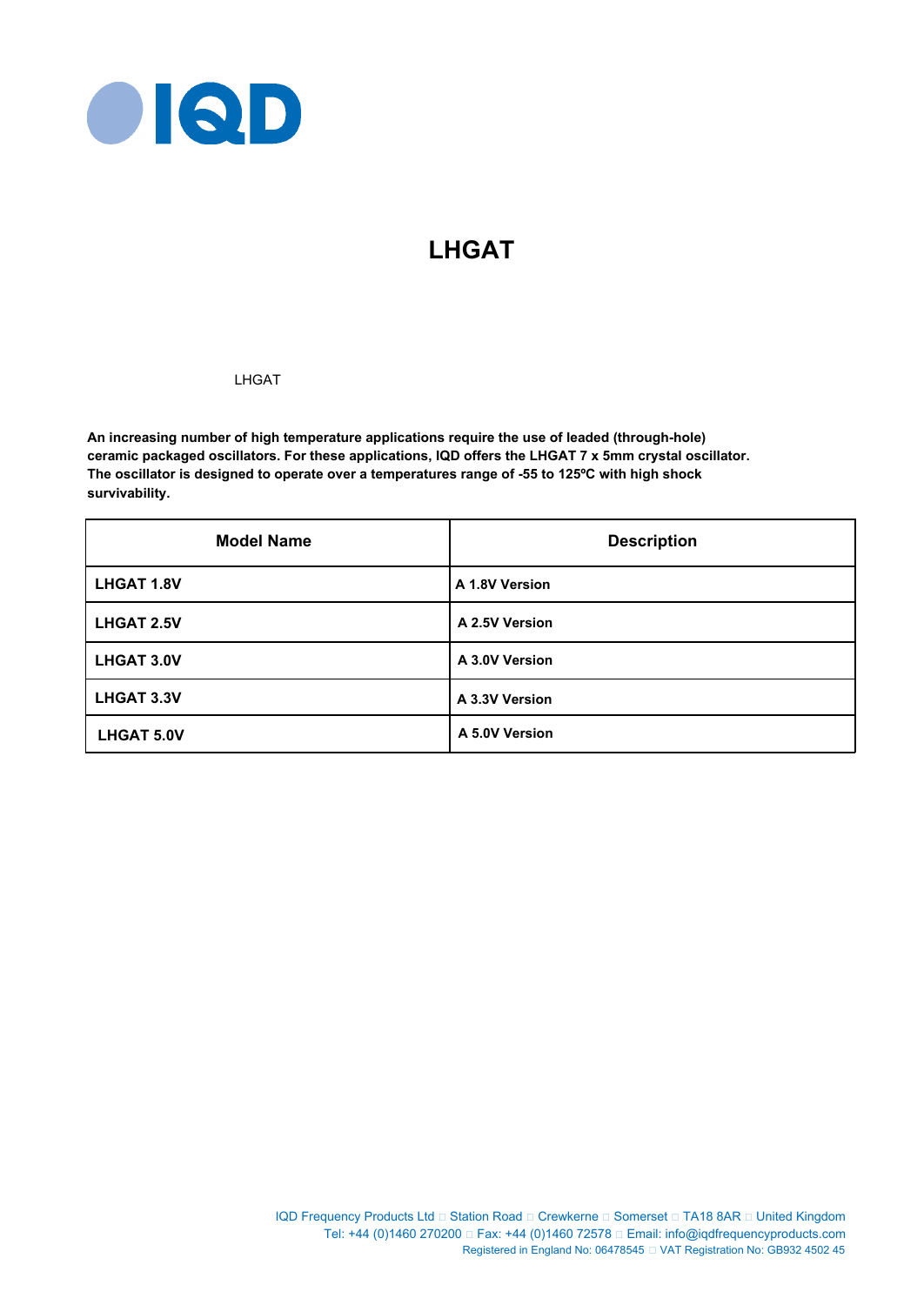



**LHGAT 1.8V Crystal Clock Oscillator Specification**

### **ISSUE 2; June 2019**

#### **Description**

- This product is designed and manufactured by Statek Corporation in California, USA and distributed by IQD. An increasing number of high temperature applications require the use of leaded (through-hole) ceramic packaged oscillators. For these applications, IQD offers the LHGAT 7 x 5mm crystal oscillator. The oscillator is designed to operate over a temperatures range of -55 to 125ºC with high shock survivability.
- A 5000G, Gold Plated (RoHS)
- $\blacksquare$ A-05 5000G, Solder Dipped (RoHS)
- B 10000G, Gold Plated (RoHS)  $\blacksquare$
- $\blacksquare$ B-05 10000G, Solder Dipped (RoHS)
- $\blacksquare$ C 20000G, Gold Plated (RoHS)
- C-05 20000G, Solder Dipped (RoHS)  $\blacksquare$
- D 30000G, Gold Plated (RoHS)
- D-05 30000G, Solder Dipped (RoHS)
- FEATURES:  $\blacksquare$ 
	- Excellent stability over temperature High shock resistance CMOS output - output enable/disable Hermetically sealed ceramic package - 7 x 5mm Double hermetically sealed package option Through-hole leaded package Reduces mechanical and thermal mounting stresses Robust lead-attach eutectic brazing process Gold plated Kovar leads
- APPLICATIONS:  $\blacksquare$ Aerospace - Navigation / Communications Avionics applications Flight recorder Engine control
- Please note that all data is only valid at 25°C unless otherwise stated.

### **Frequency Parameters**

 $\blacksquare$ 

 $\blacksquare$ 

 $\blacksquare$ 

- $\blacksquare$
- Frequency 320.0kHz to 50.0MHz
	-
- Frequency Tolerance  $\pm 20.00$ ppm to  $\pm 100.00$ ppm
	- Tolerance Condition @ 25°C
- Frequency Stability ±15.00ppm to ±100.00ppm
- - Ageing t5ppm max 1st year @ 25°C
- $\blacksquare$ Frequency Stability does not include Frequency Tolerance @  $25^\circ C$
- Note: Tighter Frequency Tolerances and higher Operating  $\blacksquare$ Temperatures (up to 200°C) are available - please contact an IQD Sales Office

### **Electrical Parameters**

- Supply Voltage 1.8V ±10% ٠
	-
- Current Draw (typical for the 3.3V version):  $\blacksquare$ 24MHz - 3.0mA
	- 32MHz 5.0mA
	- 40MHz 5.5mA
	- 50MHz 6.0mA
- Absolute Maximum Supply Voltage: -0.5V to 4.0V m.
- Note: Tighter Duty Cycles are available please contact an IQD Sales Office

### **Operating Temperature Ranges**

- -10 to 70°C
- $\blacksquare$ -40 to 85°C
- $-55$  to 125 $^{\circ}$ C



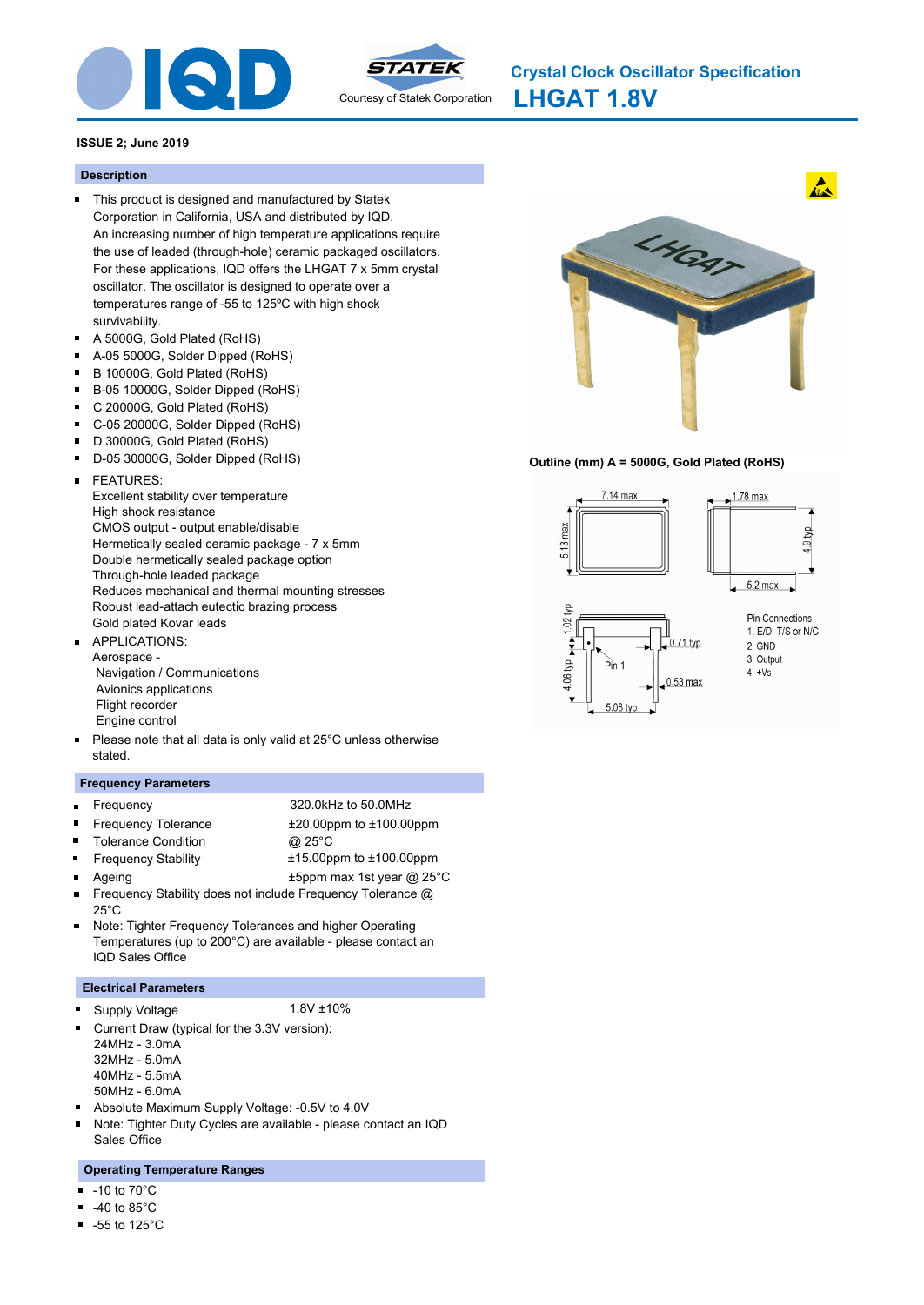



**LHGAT 1.8V Crystal Clock Oscillator Specification**

### **ISSUE 2; June 2019**

#### **Output Details**

- Output Compatibility **CMOS**
- **Drive Capability** 15pF

### **Output Control**

Start-Up Time: 5ms max  $\blacksquare$ 

### **Environmental Parameters**

- $\blacksquare$ Shock: Level (A to D), 0.5ms, 1/2 sine
- Vibration: 20G, 10-2000Hz swept sine  $\blacksquare$
- Storage Temperature Range: -55 to 125°C  $\blacksquare$

### **Manufacturing Details**

Maximum Process Temperature: 260°C for 20sec max  $\blacksquare$ 

### **Ordering Information**

- Frequency\* Model\* Supply Voltage Shock Level\* Terminations Variant\* **Output** Frequency Tolerance (@ 25°C)\* Frequency Stability (over operating temperature range)\* Operating Temperature Range\* Pin 1 Function\* (\*minimum required) **Shock Level Options:**  $A = 5000G$  (standard) B = 10000G C = 20000G D = 30000G Note: Shock levels above 30000G are available - please contact an IQD Sales Office Termination Variants: m. 'Blank' = Gold Plated 05 = Solder Dipped Note: non-RoHS compliant terminations are available - please contact an IQD Sales Office **Pin 1 Function Options:** EN = Enable/Disable TS = Tri-State NC = No connection **Example**
- 10.0MHz LHGAT 1.8V A-05 CMOS ±50ppm ±100ppm -40 to 85C EN

#### **Compliance**

 $\blacksquare$ 

- RoHS Status (2015/863/EU) Optional
	- REACh Status **Compliant**
- MSL Rating (JDEC-STD-033): Not Applicable  $\blacksquare$

#### **Packaging Details**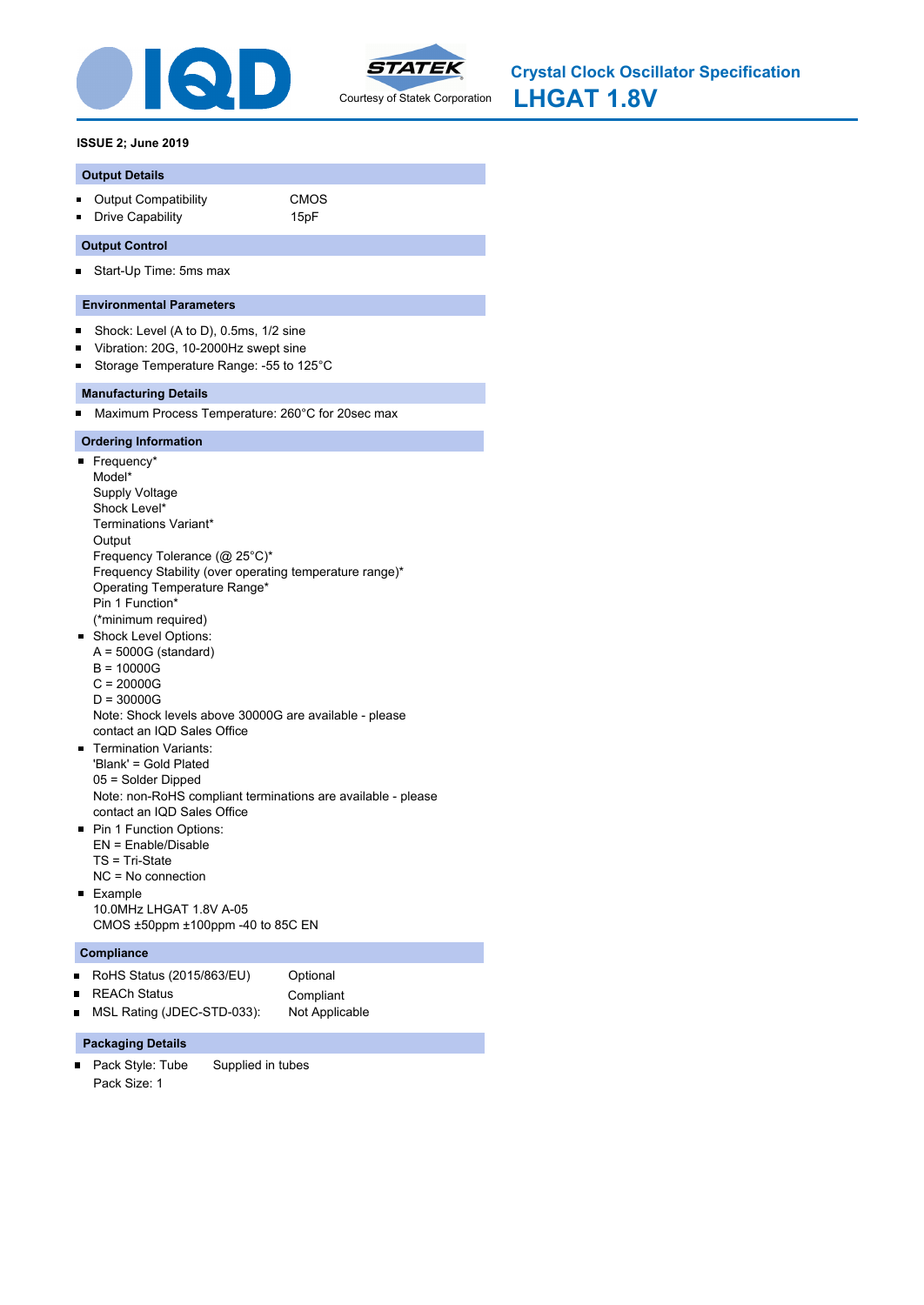

# **Electrical Specification - maximum limiting values [1.8V ±10%](http://www.statek.com)**

| Frequency<br>Min | Frequency<br>Max | Temperature<br>Range | <b>Stability</b><br>(Min) | Current<br><b>Draw</b>   | <b>Rise and Fall</b><br><b>Time</b> | Duty Cycle |
|------------------|------------------|----------------------|---------------------------|--------------------------|-------------------------------------|------------|
|                  |                  | °C                   | ppm                       | mA                       | ns                                  | %          |
| 320.0kHz         | 50.0MHz          | $-10$ to $70$        | ±15.0                     |                          | 8                                   | 40/60%     |
|                  |                  | $-40$ to 85          | ±30.0                     |                          | 8                                   | 40/60%     |
|                  |                  | $-55$ to 125         | ±40.0                     | $\overline{\phantom{0}}$ | 8                                   | 40/60%     |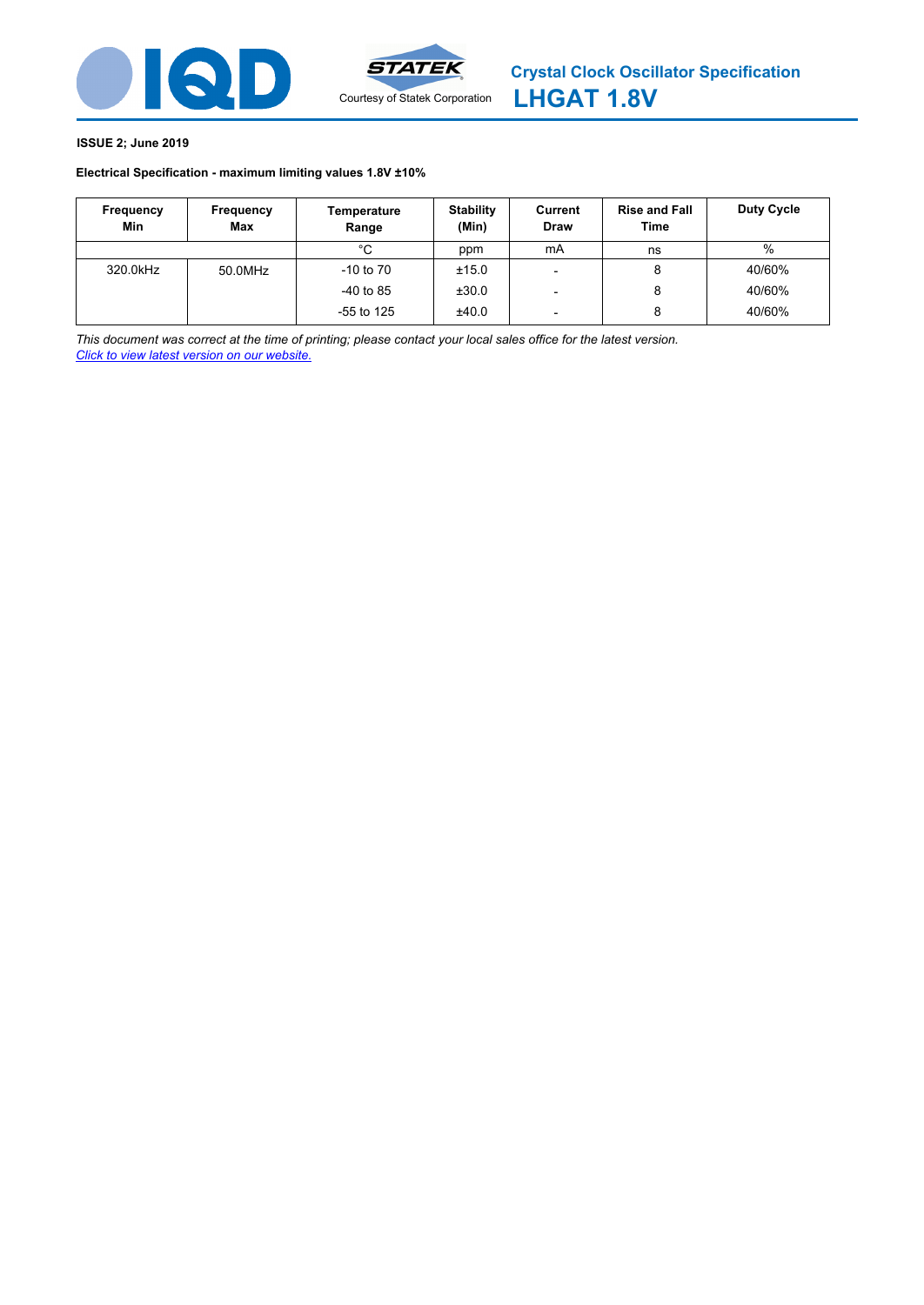



# **Description**

- This product is designed and manufactured by Statek Corporation in California, USA and distributed by IQD. An increasing number of high temperature applications require the use of leaded (through-hole) ceramic packaged oscillators. For these applications, IQD offers the LHGAT 7 x 5mm crystal oscillator. The oscillator is designed to operate over a temperature range of -55 to 125ºC with high shock survivability.
- A 5000G, Gold Plated (RoHS)
- $\blacksquare$ A-05 5000G, Solder Dipped (RoHS)
- B 10000G, Gold Plated (RoHS)  $\blacksquare$
- $\blacksquare$ B-05 10000G, Solder Dipped (RoHS)
- $\blacksquare$ C 20000G, Gold Plated (RoHS)
- C-05 20000G, Solder Dipped (RoHS)  $\blacksquare$
- D 30000G, Gold Plated (RoHS)
- D-05 30000G, Solder Dipped (RoHS)
- FEATURES:  $\blacksquare$ 
	- Excellent stability over temperature High shock resistance CMOS output - output enable/disable Hermetically sealed ceramic package - 7 x 5mm Double hermetically sealed package option Through-hole leaded package Reduces mechanical and thermal mounting stresses Robust lead-attach eutectic brazing process Gold plated Kovar leads
- APPLICATIONS:  $\blacksquare$  Aerospace - Navigation / Communications Avionics applications Flight recorder Engine control
- Please note that all data is only valid at 25°C unless otherwise stated.

### **Frequency Parameters**

- $\blacksquare$
- $\blacksquare$
- Frequency 320.0kHz to 50.0MHz
	-
- $\blacksquare$ Tolerance Condition @ 25°C
- Frequency Tolerance  $\pm 20.00$ ppm to  $\pm 100.00$ ppm
	- Frequency Stability ±15.00ppm to ±100.00ppm
		-
	- Ageing t5ppm max 1st year @ 25°C
- $\blacksquare$ Frequency Stability does not include Frequency Tolerance @  $25^\circ C$
- Note: Tighter Frequency Tolerances and higher Operating  $\blacksquare$ Temperatures (up to 200°C) are available - please contact an IQD Sales Office

# **Electrical Parameters**

- Supply Voltage 2.5V ±10% ٠
- 
- Current Draw (typical for the 3.3V version):  $\blacksquare$ 24MHz - 3.0mA
	- 32MHz 5.0mA
	- 40MHz 5.5mA
	- 50MHz 6.0mA
- Absolute Maximum Supply Voltage: -0.5V to 4.0V m.
- Note: Tighter Duty Cycles are available please contact an IQD Sales Office

# **Operating Temperature Ranges**

- -10 to 70°C
- $\blacksquare$ -40 to 85°C
- $-55$  to 125 $^{\circ}$ C



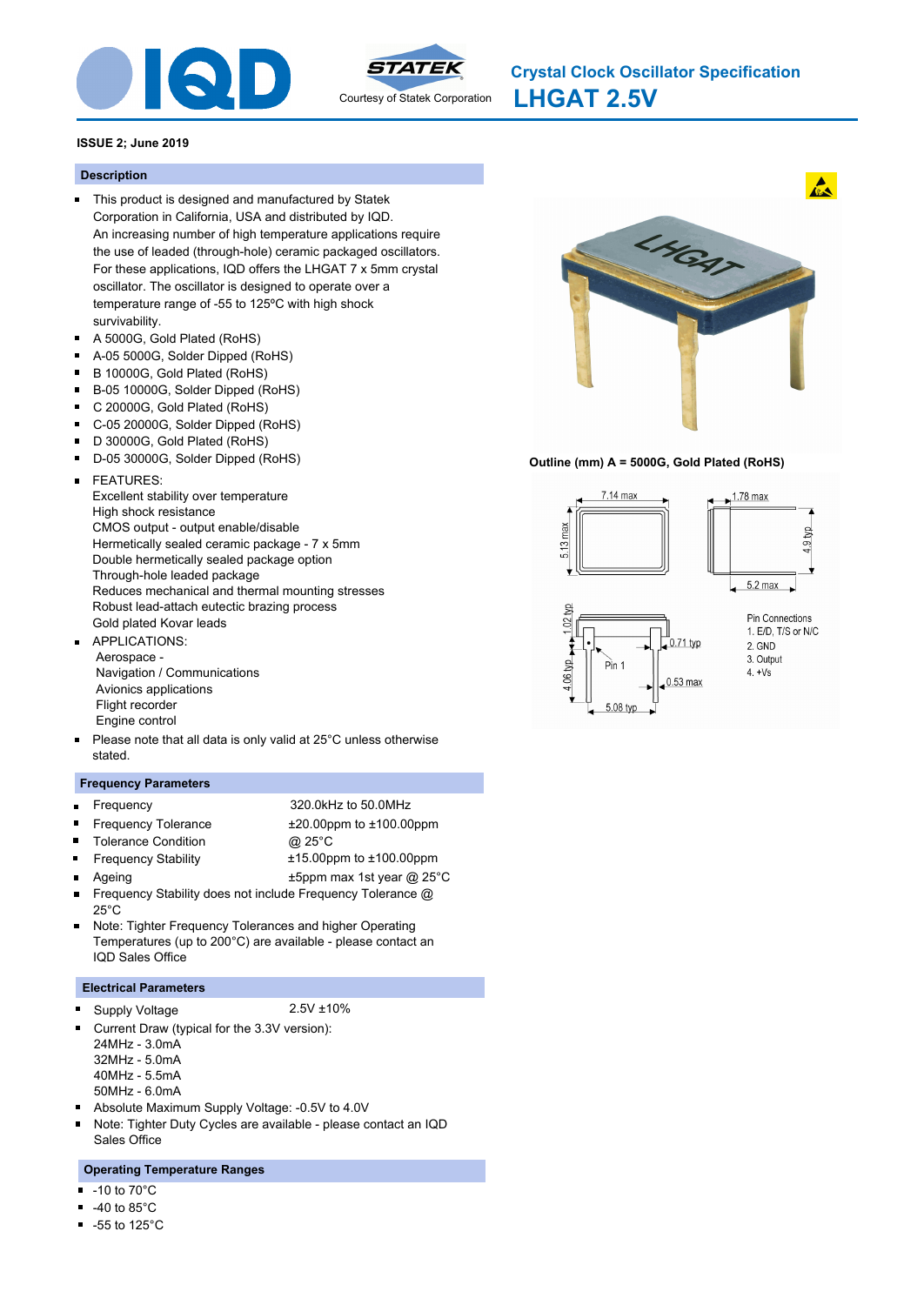



**LHGAT 2.5V Crystal Clock Oscillator Specification**

### **ISSUE 2; June 2019**

#### **Output Details**

- Output Compatibility **CMOS**
- **Drive Capability** 15pF

### **Output Control**

Start-Up Time: 5ms max  $\blacksquare$ 

### **Environmental Parameters**

- $\blacksquare$ Shock: Level (A to D), 0.5ms, 1/2 sine
- Vibration: 20G, 10-2000Hz swept sine  $\blacksquare$
- Storage Temperature Range: -55 to 125°C  $\blacksquare$

### **Manufacturing Details**

Maximum Process Temperature: 260°C for 20sec max  $\blacksquare$ 

### **Ordering Information**

- Frequency\* Model\* Supply Voltage Shock Level\* Terminations Variant\* **Output** Frequency Tolerance (@ 25°C)\* Frequency Stability (over operating temperature range)\* Operating Temperature Range\* Pin 1 Function\* (\*minimum required) **Shock Level Options:**  $A = 5000G$  (standard) B = 10000G C = 20000G D = 30000G Note: Shock levels above 30000G are available - please contact an IQD Sales Office Termination Variants: m. 'Blank' = Gold Plated 05 = Solder Dipped Note: non-RoHS compliant terminations are available - please contact an IQD Sales Office **Pin 1 Function Options:** EN = Enable/Disable TS = Tri-State NC = No connection **Example**
- 10.0MHz LHGAT 2.5V A-05 CMOS ±50ppm ±100ppm -40 to 85C EN

#### **Compliance**

 $\blacksquare$ 

- RoHS Status (2015/863/EU) Optional
	-
- REACh Status **Compliant** MSL Rating (JDEC-STD-033): Not Applicable  $\blacksquare$

# **Packaging Details**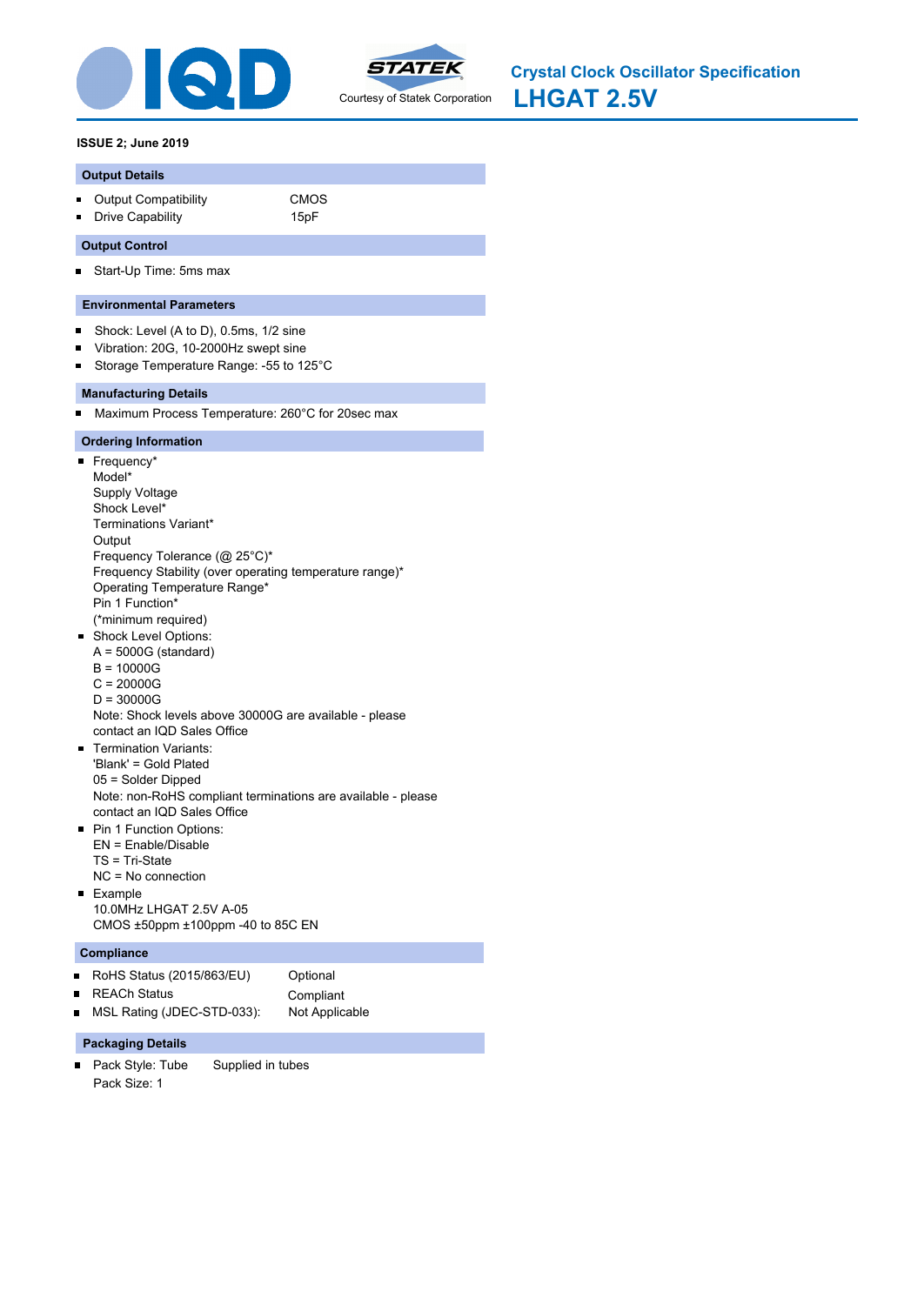



# **Electrical Specification - maximum limiting values [2.5V ±10%](http://www.statek.com)**

| Frequency<br>Min | Frequency<br>Max | Temperature<br>Range | <b>Stability</b><br>(Min) | Current<br><b>Draw</b>   | <b>Rise and Fall</b><br><b>Time</b> | Duty Cycle |
|------------------|------------------|----------------------|---------------------------|--------------------------|-------------------------------------|------------|
|                  |                  | °C                   | ppm                       | mA                       | ns                                  | %          |
| 320.0kHz         | 50.0MHz          | $-10$ to $70$        | ±15.0                     |                          | 8                                   | 40/60%     |
|                  |                  | $-40$ to 85          | ±30.0                     |                          | 8                                   | 40/60%     |
|                  |                  | $-55$ to 125         | ±40.0                     | $\overline{\phantom{0}}$ | 8                                   | 40/60%     |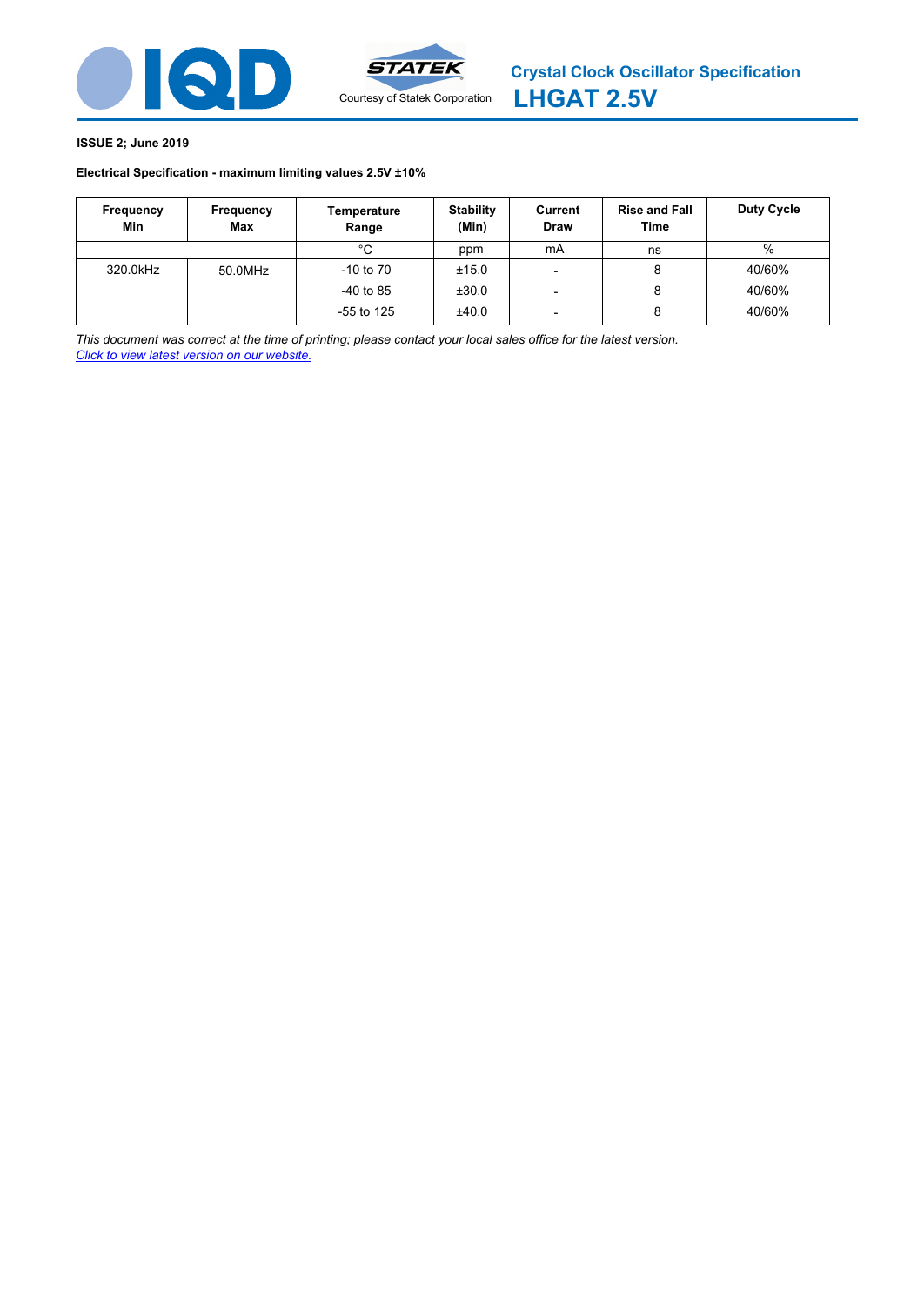



**LHGAT 3.0V Crystal Clock Oscillator Specification**

### **ISSUE 2; June 2019**

#### **Description**

- This product is designed and manufactured by Statek Corporation in California, USA and distributed by IQD. An increasing number of high temperature applications require the use of leaded (through-hole) ceramic packaged oscillators. For these applications, IQD offers the LHGAT 7 x 5mm crystal oscillator. The oscillator is designed to operate over a temperature range of -55 to 125ºC with high shock survivability.
- A 5000G, Gold Plated (RoHS)
- $\blacksquare$ A-05 5000G, Solder Dipped (RoHS)
- B 10000G, Gold Plated (RoHS)  $\blacksquare$
- $\blacksquare$ B-05 10000G, Solder Dipped (RoHS)
- $\blacksquare$ C 20000G, Gold Plated (RoHS)
- C-05 20000G, Solder Dipped (RoHS)  $\blacksquare$
- D 30000G, Gold Plated (RoHS)
- D-05 30000G, Solder Dipped (RoHS)
- FEATURES:  $\blacksquare$ 
	- Excellent stability over temperature High shock resistance CMOS output - output enable/disable Hermetically sealed ceramic package - 7 x 5mm Double hermetically sealed package option Through-hole leaded package Reduces mechanical and thermal mounting stresses Robust lead-attach eutectic brazing process Gold plated Kovar leads
- APPLICATIONS:  $\blacksquare$ Aerospace - Navigation / Communications Avionics applications Flight recorder Engine control
- Please note that all data is only valid at 25°C unless otherwise stated.

### **Frequency Parameters**

 $\blacksquare$ 

 $\blacksquare$ 

 $\blacksquare$ 

- $\blacksquare$ Frequency Tolerance  $\pm 20.00$ ppm to  $\pm 100.00$ ppm
- Frequency 320.0kHz to 50.0MHz
	-
- 
- Tolerance Condition @ 25°C
- Frequency Stability ±15.00ppm to ±100.00ppm
- -
	- Ageing t5ppm max 1st year @ 25°C
- $\blacksquare$ Frequency Stability does not include Frequency Tolerance @  $25^\circ C$
- Note: Tighter Frequency Tolerances and higher Operating  $\blacksquare$ Temperatures (up to 200°C) are available - please contact an IQD Sales Office

### **Electrical Parameters**

- Supply Voltage 3.0V ±10% ٠
	-
- Current Draw (typical for the 3.3V version):  $\blacksquare$ 24MHz - 3.0mA
	- 32MHz 5.0mA
	- 40MHz 5.5mA
	- 50MHz 6.0mA
- Absolute Maximum Supply Voltage: -0.5V to 4.0V m.
- Note: Tighter Duty Cycles are available please contact an IQD Sales Office

### **Operating Temperature Ranges**

- -10 to 70°C
- $\blacksquare$ -40 to 85°C
- $-55$  to 125 $^{\circ}$ C



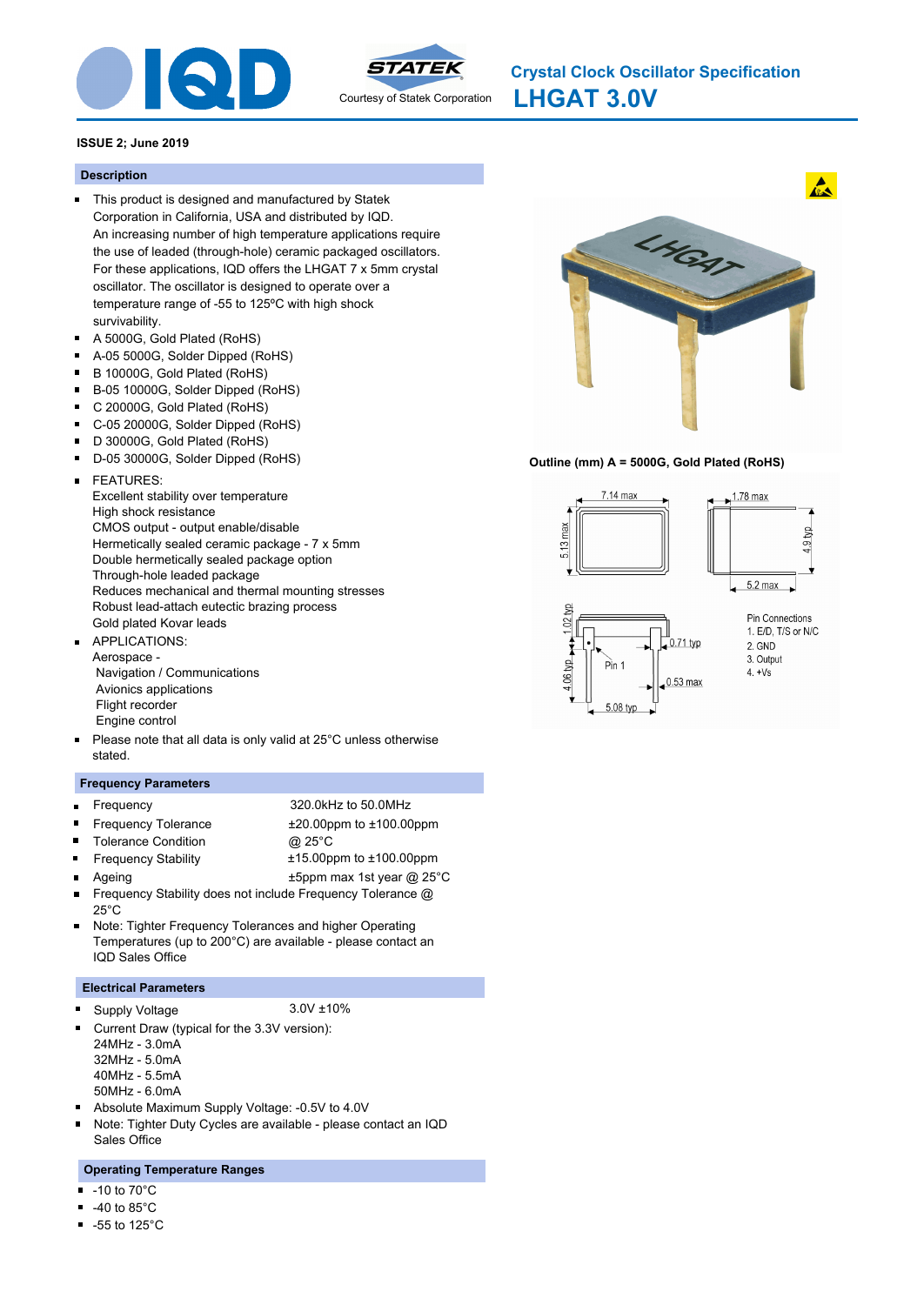



**LHGAT 3.0V Crystal Clock Oscillator Specification**

# **ISSUE 2; June 2019**

# **Output Details**

- Output Compatibility **CMOS**
- **Drive Capability** 15pF

# **Output Control**

Start-Up Time: 5ms max  $\blacksquare$ 

# **Environmental Parameters**

- $\blacksquare$ Shock: Level (A to D), 0.5ms, 1/2 sine
- Vibration: 20G, 10-2000Hz swept sine  $\blacksquare$
- Storage Temperature Range: -55 to 125°C  $\blacksquare$

# **Manufacturing Details**

Maximum Process Temperature: 260°C for 20sec max  $\blacksquare$ 

# **Ordering Information**

- Frequency\* Model\* Supply Voltage Shock Level\* Terminations Variant\* **Output** Frequency Tolerance (@ 25°C)\* Frequency Stability (over operating temperature range)\* Operating Temperature Range\* Pin 1 Function\* (\*minimum required) **Shock Level Options:**  $A = 5000G$  (standard) B = 10000G C = 20000G D = 30000G Note: Shock levels above 30000G are available - please contact an IQD Sales Office Termination Variants: m. 'Blank' = Gold Plated 05 = Solder Dipped Note: non-RoHS compliant terminations are available - please contact an IQD Sales Office **Pin 1 Function Options:** EN = Enable/Disable TS = Tri-State NC = No connection
- **Example** 10.0MHz LHGAT 3.0V A-05 CMOS ±50ppm ±100ppm -40 to 85C EN

# **Compliance**

 $\blacksquare$ 

- RoHS Status (2015/863/EU) Optional
	- REACh Status **Compliant**
- MSL Rating (JDEC-STD-033): Not Applicable  $\blacksquare$

# **Packaging Details**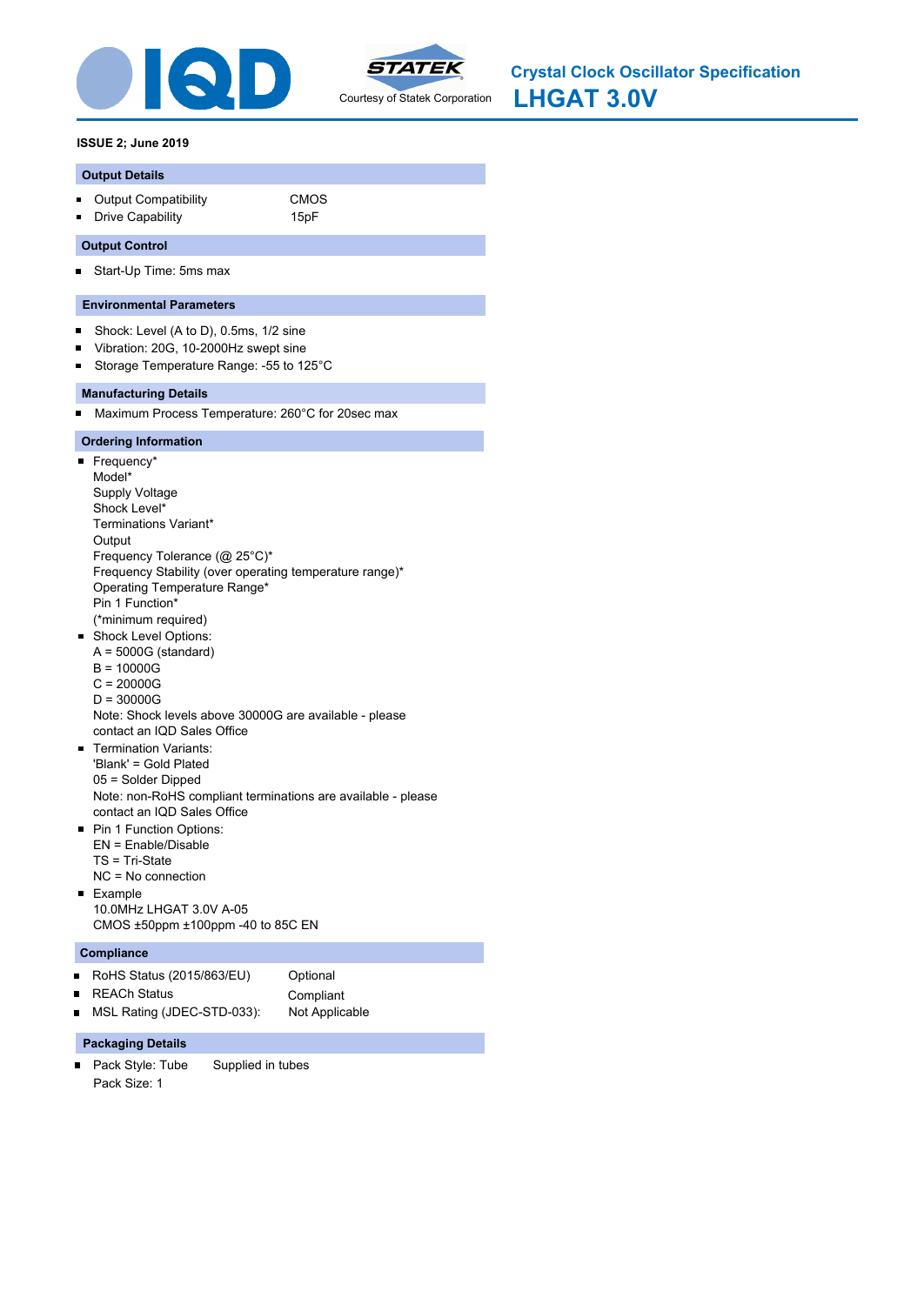

# **Electrical Specification - maximum limiting values [3.0V ±10%](http://www.statek.com)**

| Frequency<br>Min | Frequency<br>Max | Temperature<br>Range | <b>Stability</b><br>(Min) | Current<br><b>Draw</b>   | <b>Rise and Fall</b><br><b>Time</b> | Duty Cycle |
|------------------|------------------|----------------------|---------------------------|--------------------------|-------------------------------------|------------|
|                  |                  | °C                   | ppm                       | mA                       | ns                                  | %          |
| 320.0kHz         | 50.0MHz          | $-10$ to $70$        | ±15.0                     |                          | 8                                   | 40/60%     |
|                  |                  | $-40$ to 85          | ±30.0                     |                          | 8                                   | 40/60%     |
|                  |                  | $-55$ to 125         | ±40.0                     | $\overline{\phantom{0}}$ | 8                                   | 40/60%     |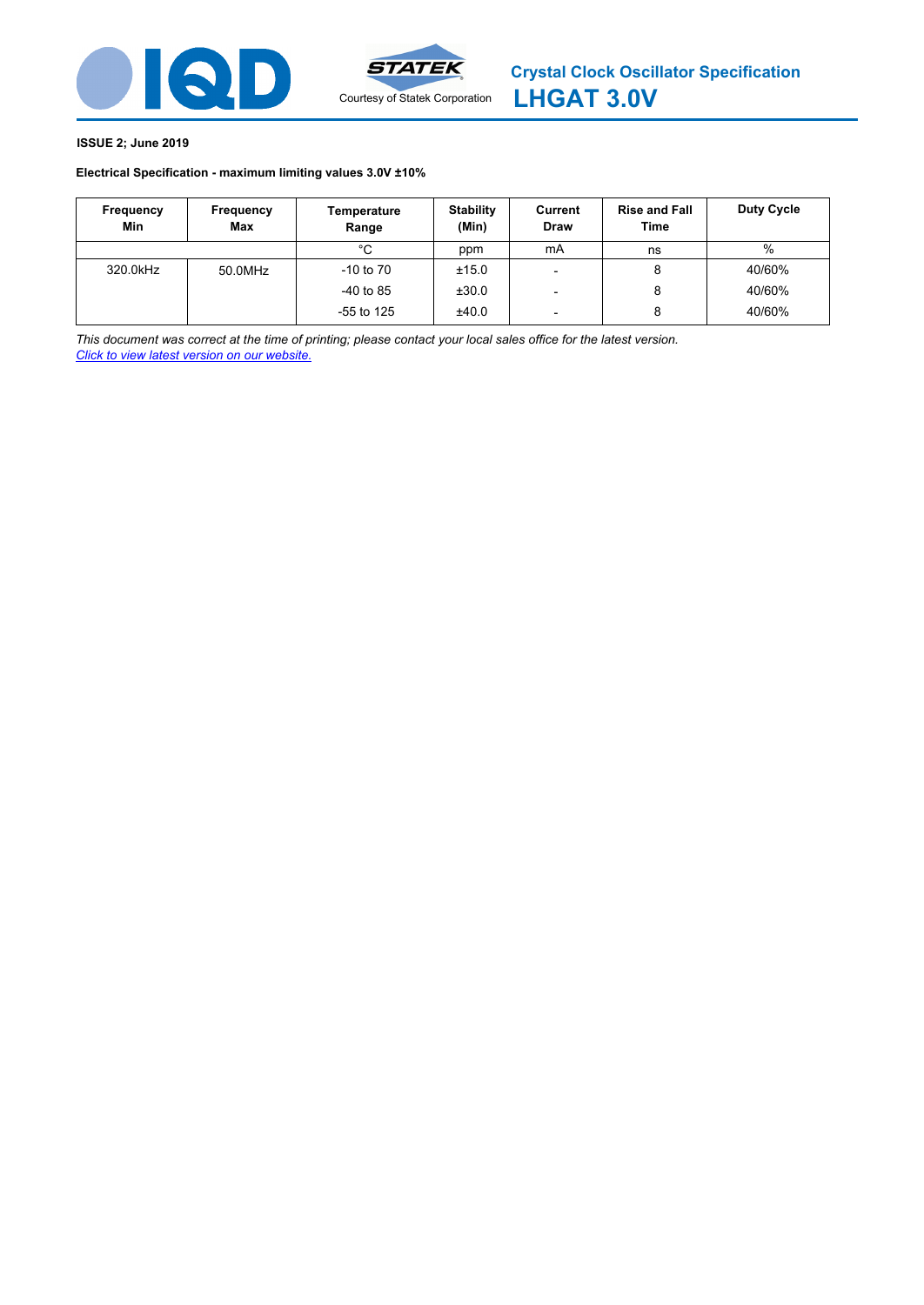



# **Description**

- This product is designed and manufactured by Statek Corporation in California, USA and distributed by IQD. An increasing number of high temperature applications require the use of leaded (through-hole) ceramic packaged oscillators. For these applications, IQD offers the LHGAT 7 x 5mm crystal oscillator. The oscillator is designed to operate over a temperature range of -55 to 125ºC with high shock survivability.
- A 5000G, Gold Plated (RoHS)
- $\blacksquare$ A-05 5000G, Solder Dipped (RoHS)
- B 10000G, Gold Plated (RoHS)  $\blacksquare$
- $\blacksquare$ B-05 10000G, Solder Dipped (RoHS)
- $\blacksquare$ C 20000G, Gold Plated (RoHS)
- C-05 20000G, Solder Dipped (RoHS)  $\blacksquare$
- D 30000G, Gold Plated (RoHS)
- D-05 30000G, Solder Dipped (RoHS)
- FEATURES:  $\blacksquare$ 
	- Excellent stability over temperature High shock resistance CMOS output - output enable/disable Hermetically sealed ceramic package - 7 x 5mm Double hermetically sealed package option Through-hole leaded package Reduces mechanical and thermal mounting stresses Robust lead-attach eutectic brazing process Gold plated Kovar leads
- APPLICATIONS:  $\blacksquare$ Aerospace - Navigation / Communications Avionics applications Flight recorder Engine control
- Please note that all data is only valid at 25°C unless otherwise stated.

### **Frequency Parameters**

 $\blacksquare$ 

 $\blacksquare$ 

- $\blacksquare$
- Frequency 320.0kHz to 50.0MHz
	-
- $\blacksquare$ Tolerance Condition @ 25°C
- Frequency Tolerance  $\pm 20.00$ ppm to  $\pm 100.00$ ppm
	- Frequency Stability ±15.00ppm to ±100.00ppm
	-
	- Ageing t5ppm max 1st year @ 25°C
- $\blacksquare$ Frequency Stability does not include Frequency Tolerance @ 25°C
- Note: Tighter Frequency Tolerances and higher Operating  $\blacksquare$ Temperatures (up to 200°C) are available - please contact an IQD Sales Office

### **Electrical Parameters**

Supply Voltage 3.3V ±10% Ξ

- Current Draw (typical):  $\blacksquare$ 
	- 24MHz 3.0mA
	- 32MHz 5.0mA
	- 40MHz 5.5mA
	- 50MHz 6.0mA
- Absolute Maximum Supply Voltage: -0.5V to 4.0V m.
- Note: Tighter Duty Cycles are available please contact an IQD Sales Office

# **Operating Temperature Ranges**

- -10 to 70°C
- $\blacksquare$ -40 to 85°C
- $-55$  to 125 $^{\circ}$ C



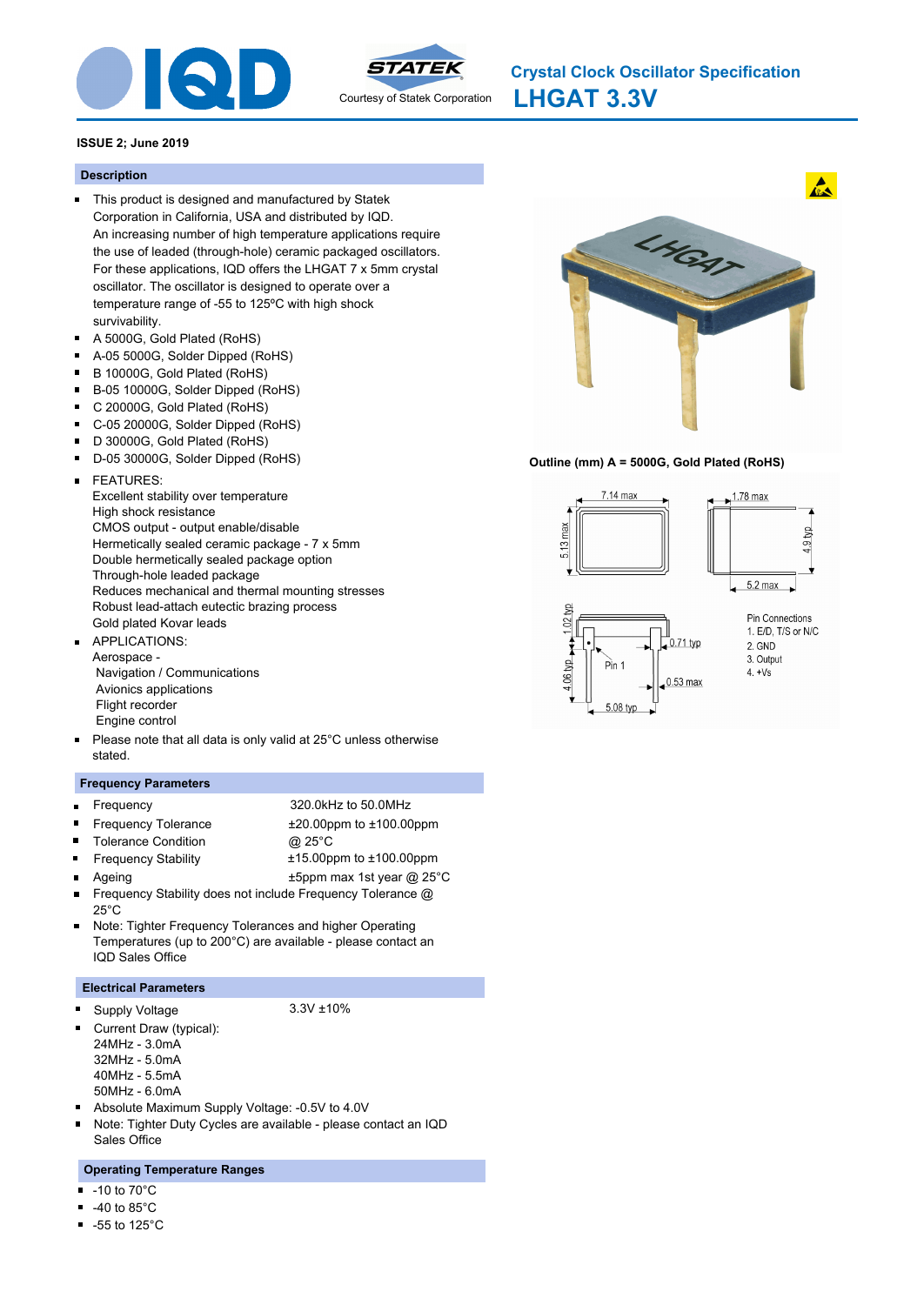



**LHGAT 3.3V Crystal Clock Oscillator Specification**

### **ISSUE 2; June 2019**

#### **Output Details**

- Output Compatibility **CMOS**
- **Drive Capability** 15pF

### **Output Control**

Start-Up Time: 5ms max  $\blacksquare$ 

### **Environmental Parameters**

- $\blacksquare$ Shock: Level (A to D), 0.5ms, 1/2 sine
- Vibration: 20G, 10-2000Hz swept sine  $\blacksquare$
- Storage Temperature Range: -55 to 125°C  $\blacksquare$

### **Manufacturing Details**

Maximum Process Temperature: 260°C for 20sec max  $\blacksquare$ 

### **Ordering Information**

- Frequency\* Model\* Supply Voltage Shock Level\* Terminations Variant\* **Output** Frequency Tolerance (@ 25°C)\* Frequency Stability (over operating temperature range)\* Operating Temperature Range\* Pin 1 Function\* (\*minimum required) **Shock Level Options:**  $A = 5000G$  (standard) B = 10000G C = 20000G D = 30000G Note: Shock levels above 30000G are available - please contact an IQD Sales Office Termination Variants: m. 'Blank' = Gold Plated 05 = Solder Dipped (RoHS) Note: non-RoHS compliant terminations are available - please contact an IQD Sales Office **Pin 1 Function Options:** EN = Enable/Disable TS = Tri-State NC = No connection **Example**
- 10.0MHz LHGAT 3.3V A-05 CMOS ±50ppm ±100ppm -40 to 85C EN

#### **Compliance**

 $\blacksquare$ 

- RoHS Status (2015/863/EU) Optional
	- REACh Status **Compliant**
- MSL Rating (JDEC-STD-033): Not Applicable  $\blacksquare$

#### **Packaging Details**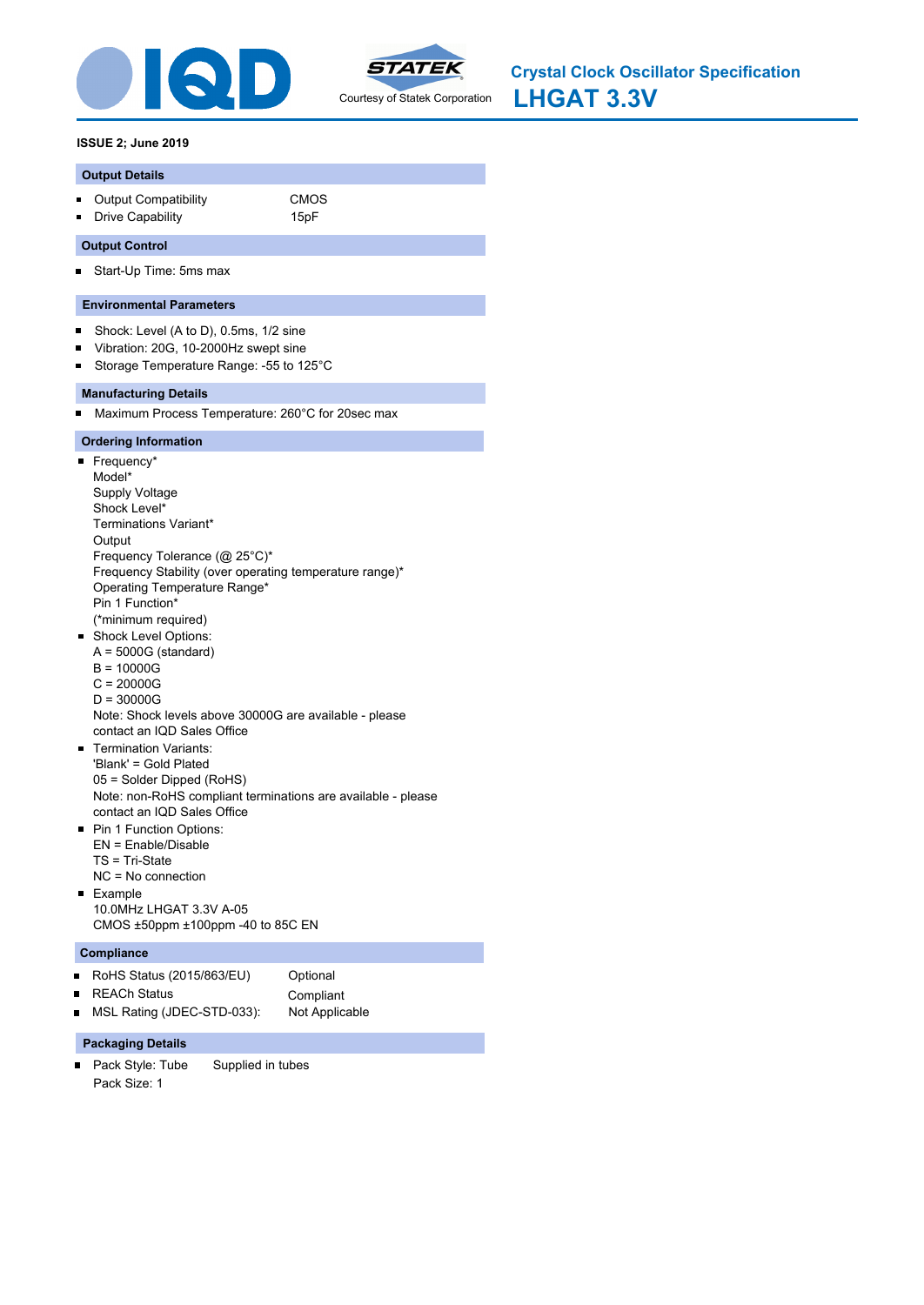



# **Electrical Specification - maximum limiting values [3.3V ±10%](http://www.statek.com)**

| Frequency<br>Min | Frequency<br>Max | Temperature<br>Range | <b>Stability</b><br>(Min) | Current<br><b>Draw</b>   | <b>Rise and Fall</b><br><b>Time</b> | Duty Cycle |
|------------------|------------------|----------------------|---------------------------|--------------------------|-------------------------------------|------------|
|                  |                  | °C                   | ppm                       | mA                       | ns                                  | %          |
| 320.0kHz         | 50.0MHz          | $-10$ to $70$        | ±15.0                     |                          | 8                                   | 40/60%     |
|                  |                  | $-40$ to 85          | ±30.0                     |                          | 8                                   | 40/60%     |
|                  |                  | $-55$ to 125         | ±40.0                     | $\overline{\phantom{0}}$ | 8                                   | 40/60%     |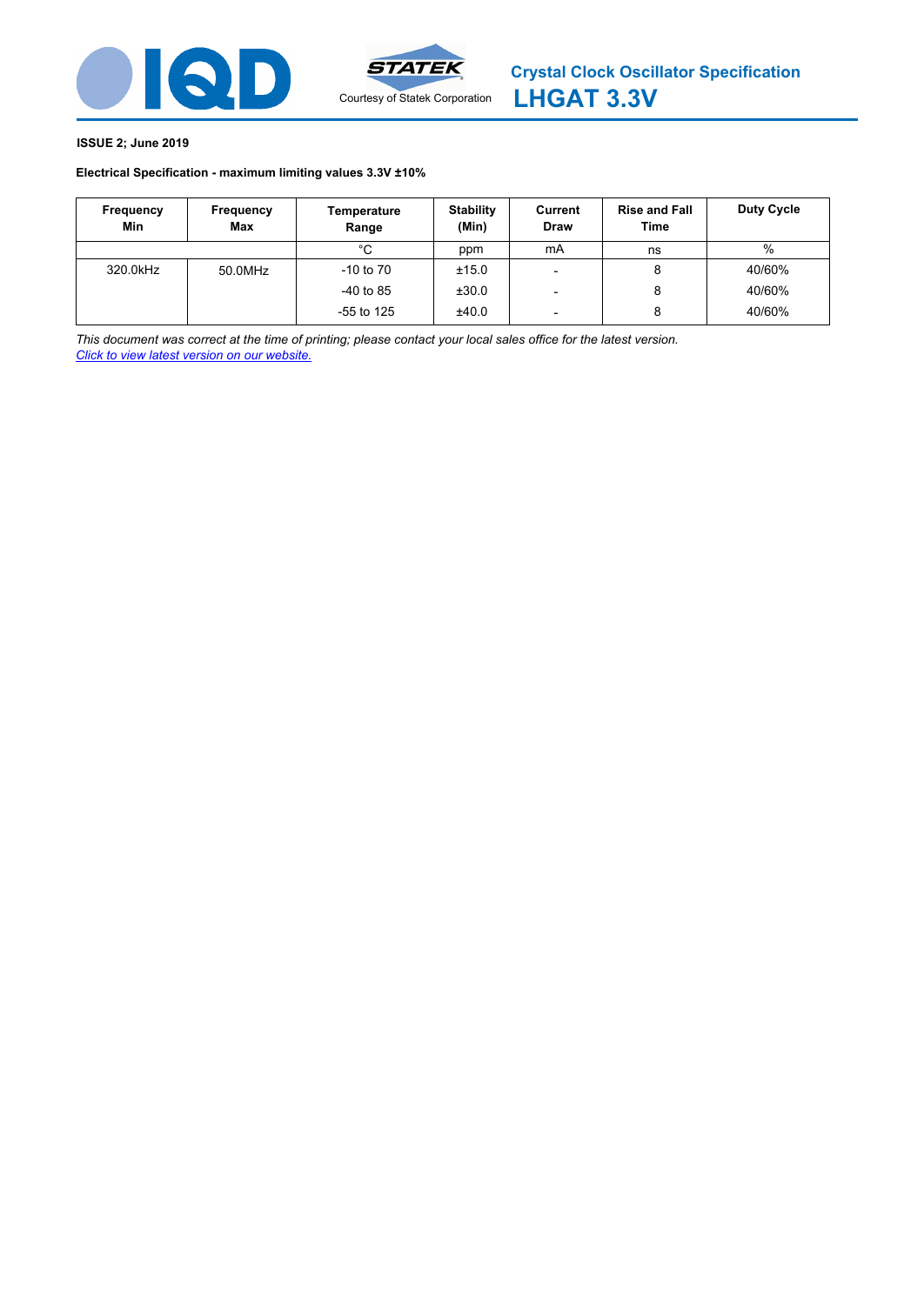



**LHGAT 5.0V Crystal Clock Oscillator Specification**

### **ISSUE 2; June 2019**

#### **Description**

- This product is designed and manufactured by Statek Corporation in California, USA and distributed by IQD. An increasing number of high temperature applications require the use of leaded (through-hole) ceramic packaged oscillators. For these applications, IQD offers the LHGAT 7 x 5mm crystal oscillator. The oscillator is designed to operate over a temperature range of -55 to 125ºC with high shock survivability.
- A 5000G, Gold Plated (RoHS)
- $\blacksquare$ A-05 5000G, Solder Dipped (RoHS)
- B 10000G, Gold Plated (RoHS)  $\blacksquare$
- $\blacksquare$ B-05 10000G, Solder Dipped (RoHS)
- $\blacksquare$ C 20000G, Gold Plated (RoHS)
- C-05 20000G, Solder Dipped (RoHS)  $\blacksquare$
- D 30000G, Gold Plated (RoHS)
- D-05 30000G, Solder Dipped (RoHS)
- FEATURES:  $\blacksquare$ 
	- Excellent stability over temperature High shock resistance CMOS output - output enable/disable Hermetically sealed ceramic package - 7 x 5mm Double hermetically sealed package option Through-hole leaded package Reduces mechanical and thermal mounting stresses Robust lead-attach eutectic brazing process Gold plated Kovar leads
- APPLICATIONS:  $\blacksquare$  Aerospace - Navigation / Communications Avionics applications Flight recorder Engine control
- Please note that all data is only valid at 25°C unless otherwise stated.

### **Frequency Parameters**

 $\blacksquare$ 

 $\blacksquare$ 

 $\blacksquare$ 

- $\blacksquare$
- Frequency 320.0kHz to 50.0MHz
	-
- 
- Tolerance Condition @ 25°C
- Frequency Tolerance  $\pm 20.00$ ppm to  $\pm 100.00$ ppm
- 
- Frequency Stability ±15.00ppm to ±100.00ppm
- Ageing t5ppm max 1st year @ 25°C
- $\blacksquare$ Frequency Stability does not include Frequency Tolerance @  $25^\circ C$
- Note: Tighter Frequency Tolerances and higher Operating  $\blacksquare$ Temperatures (up to 200°C) are available - please contact an IQD Sales Office

### **Electrical Parameters**

Supply Voltage 5.0V ±10% Ξ

- Current Draw (typical):  $\blacksquare$ 
	- 24MHz 8mA
	- 32MHz 10mA
	- 40MHz 12mA
	- 50MHz 13mA
- Absolute Maximum Supply Voltage: -0.5V to 7.0V m.
- Note: Tighter Duty Cycles are available please contact an IQD Sales Office

### **Operating Temperature Ranges**

- -10 to 70°C
- $\blacksquare$ -40 to 85°C
- $-55$  to 125 $^{\circ}$ C



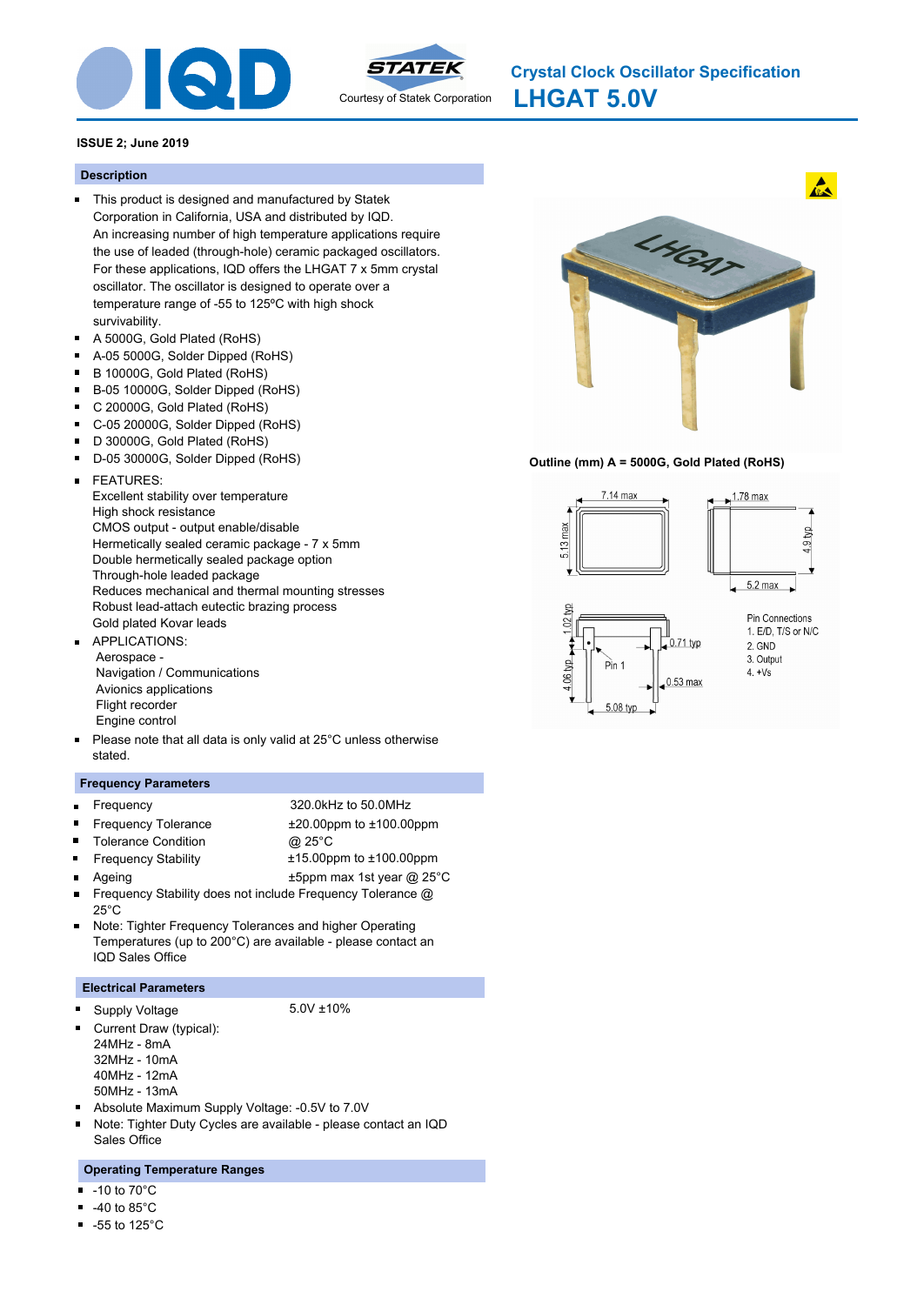



**LHGAT 5.0V Crystal Clock Oscillator Specification**

# **ISSUE 2; June 2019**

### **Output Details**

- Output Compatibility **CMOS**
- **Drive Capability** 15pF

# **Output Control**

Start-Up Time: 5ms max  $\blacksquare$ 

# **Environmental Parameters**

- $\blacksquare$ Shock: Level (A to D), 0.5ms, 1/2 sine
- Vibration: 20G, 10-2000Hz swept sine  $\blacksquare$
- Storage Temperature Range: -55 to 125°C  $\blacksquare$

# **Manufacturing Details**

Maximum Process Temperature: 260°C for 20sec max  $\blacksquare$ 

# **Ordering Information**

- Frequency\* Model\* Supply Voltage Shock Level\* Terminations Variant\* **Output** Frequency Tolerance (@ 25°C)\* Frequency Stability (over operating temperature range)\* Operating Temperature Range\* Pin 1 Function\* (\*minimum required) **Shock Level Options:**  $A = 5000G$  (standard) B = 10000G C = 20000G D = 30000G Note: Shock levels above 30000G are available - please contact an IQD Sales Office Termination Variants: m. 'Blank' = Gold Plated 05 = Solder Dipped (RoHS) Note: non-RoHS compliant terminations are available - please contact an IQD Sales Office **Pin 1 Function Options:** EN = Enable/Disable TS = Tri-State NC = No connection
- **Example** 10.0MHz LHGAT 5.0V A-05 CMOS ±50ppm ±100ppm -40 to 85C EN

# **Compliance**

 $\blacksquare$ 

- RoHS Status (2015/863/EU) Optional
	- REACh Status **Compliant**
- MSL Rating (JDEC-STD-033): Not Applicable  $\blacksquare$

# **Packaging Details**